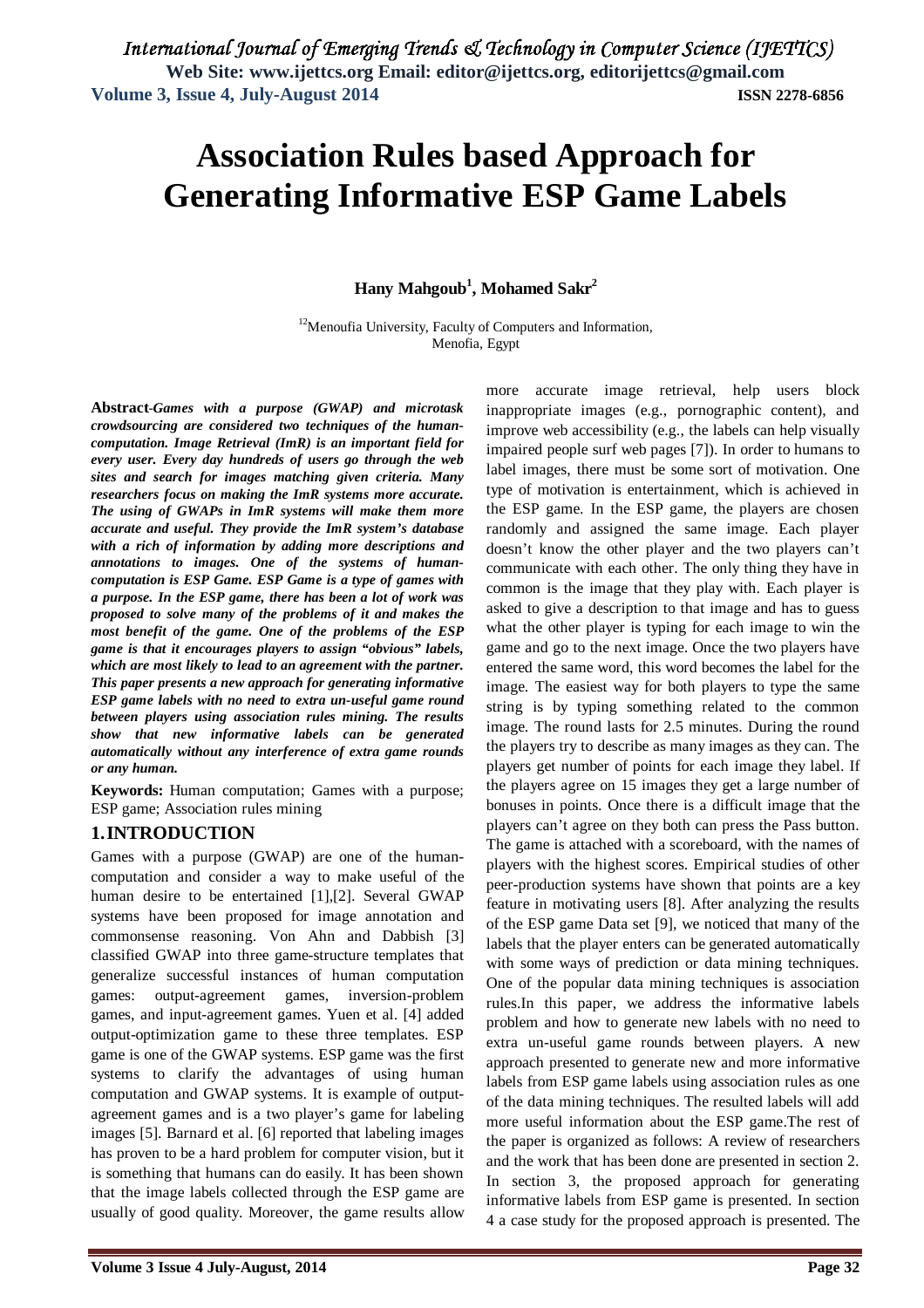results and simulation analysis of our approach are presented in section 5. Section 6 provides conclusions and future work.

#### **2.RELATED WORK**

ESP game is one of the successful applications of the games that harvest human intelligence and time to solve tasks, which is difficult by computer. Although the idea underlying the game is an extremely powerful one, more care needs to be taken in the design of the game. Moreover, the labels that are generated automatically by the players may be not very descriptive like colors. In the ESP game, there has been lot of works proposed to solve many of the previous problems and make the most benefit of the game. Games with a purpose have also been applied to obtain common sense facts as "Verbosity" [10], to locate objects within an image "Peekaboom" [11], to tag music "TagATune" [12], to elicit human-transcribed data for automated directory assistance "People Watcher" [13] and to get descriptions, rather than mere labels, for images "Phetch" [14]. Von Ahn and Dabbish [15] suggested a set of evaluation metrics, such as throughput, lifetime play, and expected contribution, to determine whether ESP-like GWAP systems are successful. Ho et al. [16] also noticed that the set of labels determined from the ESP game for an image, are not very diverse, and developed three-player version of the ESP game that involve the addition of a "blocker" to type in words that the other two players cannot use to match. Chen et al. [17] proposed a new metric called system gain, they used analysis to study the properties GWAP systems and implemented a new puzzle selection strategy to improve the GWAP systems. Jain and Parkes [18] presented game theoretic analysis for the ESP game, and they investigated the equilibrium behavior under different incentive mechanisms and provided guidelines to design incentive mechanisms. Weber et al. [19] noticed that the ESP game failed to collect informative labels so they proposed a language model to generate probabilities to the next labels to be added given the pre-added labels as training data. To the best of our knowledge, all the previous researches depend on various methods for generating more labels that require multiple game rounds. While we do not know of any research that exploit the using of data mining techniques for automatically generating informative labels.

### **3.THE PROPOSED APPROACH**

The proposed approach for generating new informative labels from the ESP game dataset using association rules consists of three phases that are: the Preprocessing phase, Association rules mining phase and Visualization Phase, as shown in fig.1.

### dataset. The ESP Game dataset consists of 100,000 image with their previous labels. Every image has a file named with the same name of the image and it contains all the labels that described that image as shown in fig.1 (A). All the images descriptions were obtained from the ESP game rounds. The images and all their labels must be inserted into database. It is not important to add the images in the database just their names. The table in the database is structured as follows: each row consists of image name and image label for example, if the image has five labels then there will be five records in the database. Each record contains image name and label number 1 and so on as shown in fig.1 (B). After finishing from inserting all the images names and their labels, the table of the database will contain 1444720 records. The data in the database will be represented using the binary representation model [0, 1] as shown in fig.1(C). If the label describes the image the value must be 1 if not it must be 0. At the end of this phase, the database will be exported as CSV file to be ready used in the mining phase.

#### **3.2 Association Rules Mining phase**

Association rule mining is a popular data mining technique because of its wide application in marketing and retail communities as well as other more diverse fields. Association rule mining is a method of finding relationships of the form  $X \rightarrow Y$  amongst Item-sets that occur together in a database where X and Y are disjoint Item-sets. Support and confidence measures serve as the basis for customary techniques in association rule mining. The support and confidence are predefined by users to drop the rules that are not so interesting or useful. The association rule indicates that the transactions that contain X tend to also contain Y. Suppose the support of an item is 0.1%, it means only 0.1 percent of the transaction contain purchasing of this item. The problem of mining association rules can further be decomposed into two sub-problems:

1. Discovering the frequent Item-sets

2. Using the frequent Item-sets to generate the association rules for the database.

Many researches focus on mining frequent Item-sets as it is a hard problem when data is large.

FP-growth algorithm is usually considered as one of the fastest available algorithms to solve the problem of discovering the frequent Item-sets [20]. The major advantage of FP-growth is that it requires only two passes over the database; it is thus very I/O efficient. The two passes are used to build an FP-tree, which can be viewed as a compressed representation of the frequent items and their co-occurrence in the data. Based on the initial FP-tree, FPgrowth recursively builds smaller FP-trees that are eventually used to obtain the actual frequent Item-sets.

#### **3.1 Preprocessing phase**

The system begins with the preprocessing of the ESP game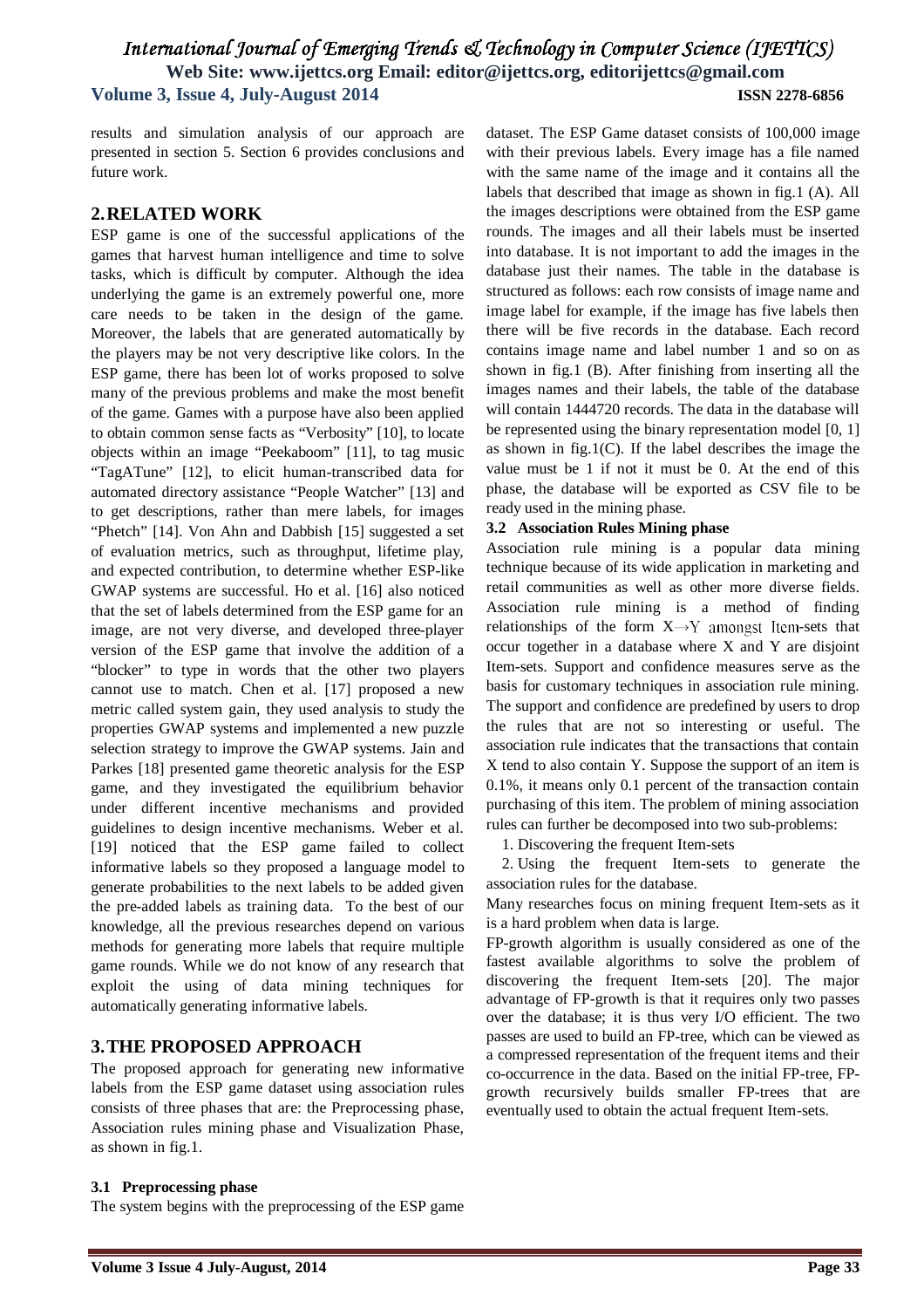

- (A) The structure of the ESP Game Dataset (consists of files)
- (B) The output of phase(1) after inserting the ESP Game Dataset into the database
- (C) The output of phase(2) modifying the database table to be ready to be used in RapidMiner
- (D) Preprocessing phase to prepare the ESP Game Dataset to be used in RapidMiner
- (E) Mining phase using RapidMiner to apply the FBgrowth algorithm on the tables generated from preprocessing phase<br>Visualization phase that shows the output rules of the
- $(F)$ RapidMiner

A frequent pattern tree (FP-tree) is a tree structure which consists of one root labeled, a set of item prefix sub-trees as the children of the root, and a frequent-item header table. Moreover, each node in the item prefix sub-tree consists of three fields: item-name, count, and node-link. Furthermore, each entry in the frequent-item header table consists of two fields: item-name and head of node-link, which points to the first node in the FP-tree carrying the item-name [21]. In the mining phase, the FP-growth algorithm is used for generating the association rules from the ESP game labels dataset. The FP-growth algorithm is applied using the RapidMiner software [22]. The RapidMiner done through four main blocks since each block accomplishes a specific task. The four blocks are Read CSV, Numerical to binomial, FP-growth and generate association rules, as shown in fig.1 (E). These blocks are illustrated as follow:

Read CSV: it is responsible for reading the data that will be processed in the RapidMiner. From the pre-processing phase, after the data was prepared we save the database to CSV file. We input the path of the CSV file to enable RapidMiner to do mining process on the data. The output of this block delivers the CSV file in tabular form along with the Meta data.

• Numerical to binomial: it changes the type of the selected numeric attributes to a binominal type. It also maps all values of these attributes to corresponding binominal values. The data that was inserted in the CSV file was in Numerical type (0 or 1). To use these data in the RapidMiner to apply FP-growth algorithm the data must be in a binominal type. This block has one input which is example set. This input port takes an ExampleSet which it takes from the output of the Read CSV block. The output of this block is two ports ExampleSet and original. The ExampleSet is the input ExampleSet in numeric type converted to binominal type. The original is the input ExampleSet in numeric type with no changes. This is usually used to reuse the same ExampleSet in further operators or to view the ExampleSet in the Results Work.

• FP-growth: it efficiently calculates all frequent itemsets from the given ExampleSet using the FP-tree data structure. It is compulsory that all attributes of the input ExampleSet should be binominal. This block takes one input which is the ExampleSet that will be processed. The ExampleSet attributes must be in binominal type. This input is taken from the Numerical to binomial block output. There are two outputs for that block ExampleSet and frequent sets. The ExampleSet is the input that was passed to the block with no modifications. This is usually used to reuse the same ExampleSet in further operators or to view the ExampleSet in the Results Work. The frequent sets port gives the frequent itemsets with the specified min support. The min support is specified in the configuration of this block.

• Generating association rules: it generates a set of association rules from the given set of frequent itemsets. This block has one input itemsets which expects frequent itemsets. The frequent itemsets is given from the output of the FP-growth block. The output of this block is itemsets and association rules. The itemsets give the original itemsets that were given in the input with no changes in it. This is usually used to reuse the same itemsets in further operators or to view the itemsets in the Results Workspace. The association rules output port delivers the association rules with specified confidence. The confidence can be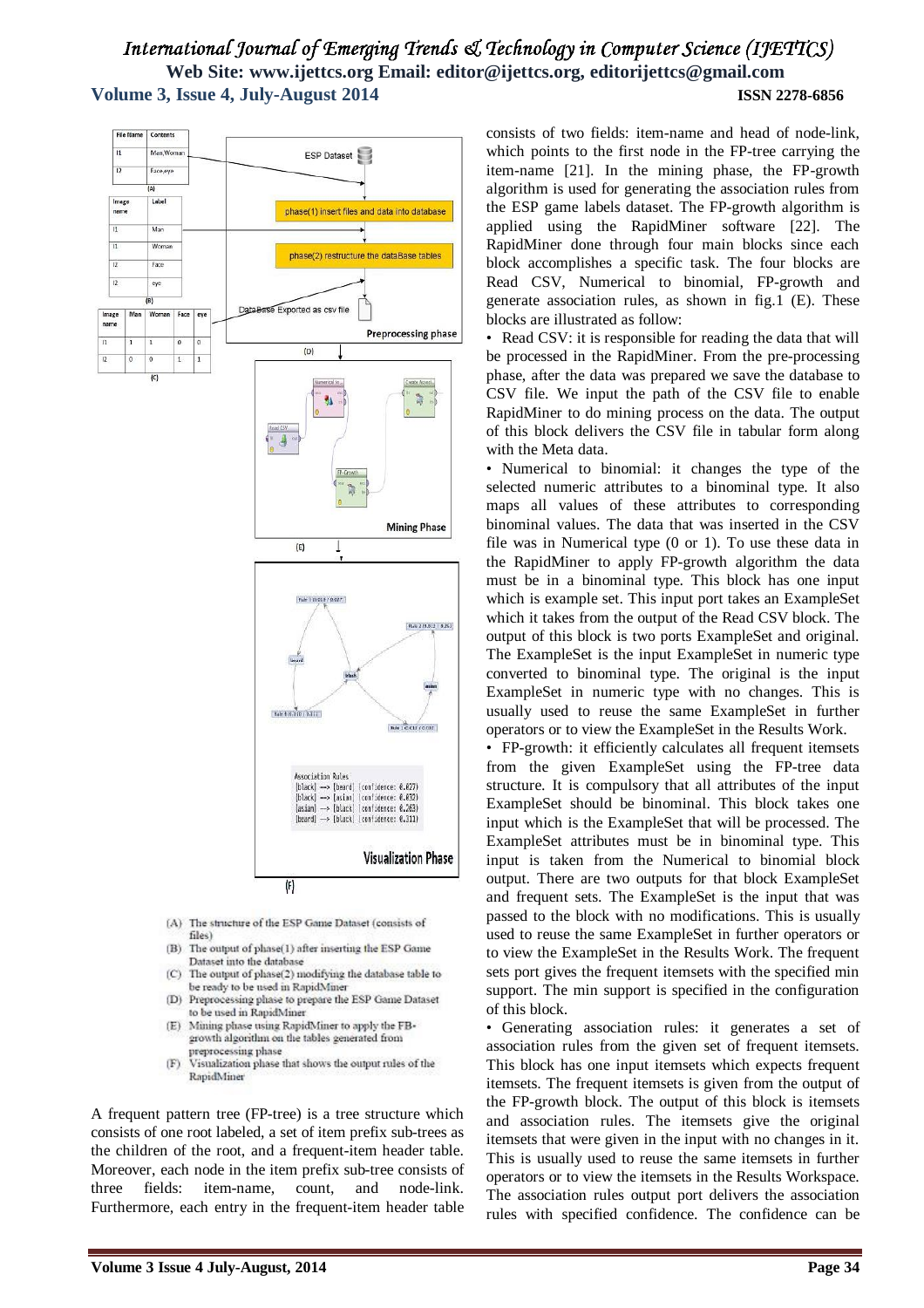specified in the configuration of this block.All the resulted rules can be applied on the database to generate the new records.

#### **3.3 Visualization Phase**

In this phase, the generated association rules can be represented as graphical representation or textual representation as shown in fig.1 (F). After generating the rules from RapidMiner, these rules will be viewed as nodes which represent the label and arrows which represent the relations between them.

#### **4.CASE STUDY**

This case study illustrates the mining scenario and how the output of the mining process will be useful for the ImR system. This scenario is called association rule mining (ARM). Suppose the data that shown in table 1 to be a data collected from the ESP game as the first column identifies the image name and the second column identifies all the annotations associated to that image. For the images I1 and I2 the annotations associated with them are (Sky ,Blue ,Nature ,Trees ,Clouds) these annotations came all together about 40% of the total records in the table. In data mining it proves that all these annotations are related to each other and the occurrence of some of them guarantees the occurrence of the other. To prove that the labels have relations between them and that the occurrence of a given label will lead to conclude the occurrence of another label the dataset in table 1 is analyzed using RapidMiner software. The Results of the RapidMiner is shown in fig 2 with confidence 0.5 and support 0.5. In fig 2 the output of the RapidMiner is described as the premises and conclusion with support and confidence. The results shows that the label sky when occurred the label "trees" may be occurred by level of confidence 0.8 and support 0.8 the same for the labels "nature" and "blue". So after analyzing the output rules of the RapidMiner it was found that in the image named I3 that contains the annotations (Sky ,Blue ,Nature , Clouds) contain the label "Sky" and using the rules generated from RapidMiner it can be concluded that the labels "Trees","nature" and "blue" can all be added as a labels for that image I3. But the image I3 already contains the labels "Nature" and "blue" so the label "Trees" will only be added.

The same for I4 and I5 with labels "Blue" and "Nature" respectively. In fig 3 and fig 4 the output of the RapidMiner is shown using two different shapes Association Rules and Graph. So after the mining process the relations were generated and then apply the relations to the records of the database. The processes of mining and applying relations to the Database will improve the ImR system. By using the ARM if any one searches for the images that contains the word "Trees" the ImR system will retrieve the images I1 ,I2 ,I4 and I5 and will not retrieve I3 But after the ARM the ImR system will also retrieve the image I3 in addition to I1 ,I2 ,I4 and I5. This improves the ImR system as new images were retrieved from the system. This means that the using of ARM improves the ImR system by adding new annotations to the database which lead to retrieve new images.

**Table 1:** Collection of dataset

| Image            | Image annotations          |
|------------------|----------------------------|
| Name             |                            |
| 11               | Sky, Blue, Nature, Trees   |
|                  | Clouds,                    |
| 12 <sub>12</sub> | Sky, Blue, Nature, Trees   |
|                  | Clouds,                    |
| 13               | Sky, Blue, Nature, Clouds  |
| I <sub>4</sub>   | Sky, Nature, Trees, Clouds |
| 15               | Sky, Blue, Trees, Clouds   |

| No.            | Premises | Conclusion | Support | Confidence |
|----------------|----------|------------|---------|------------|
| ٠              | sky      | trees      | 0.800   | 0.800      |
| ٠              | sky      | nature     | 0.800   | 0.800      |
| $\overline{ }$ | sky      | blue       | 0.800   | 0.800      |

**Figure 1** The output of RapidMiner described as premises and conclusion

| Association Rules                                   |
|-----------------------------------------------------|
| $[sky]$ $\rightarrow$ $[trees]$ (confidence: 0.800) |
| [sky] --> [nature] (confidence: 0.800)              |
| [sky] --> [blue] (confidence: 0.800)                |
| [clouds] --> [trees] (confidence: 0.800)            |
| [clouds] --> [nature] (confidence: 0.800)           |
| [clouds] --> [blue] (confidence: 0.800)             |
| [sky] --> [clouds, trees] (confidence: 0.800)       |
| [clouds] --> [sky, trees] (confidence: 0.800)       |
| [sky, clouds] --> [trees] (confidence: 0.800)       |
| [sky] --> [clouds, nature] (confidence: 0.800)      |
| [clouds] --> [sky, nature] (confidence: 0.800)      |
| [sky, clouds] --> [nature] (confidence: 0.800)      |

**Figure 2** The output of RapidMiner described as Association Rules



**Figure 3** The output of RapidMiner described as Graph

### **4.RESULTS AND SIMULATION ANALYSIS**

At the beginning, we start the experiments by applying the FP-growth algorithm on all the datasets once but we noticed that the execution time takes up to 15 hours and it didn't finish processing. Because of the delay of the execution time we divided the data into partitions and apply the FP-growth on each partition. The experiments were done on a Mac OS x machine with 2.5 GHz Intel core i5 processor with 8 GB 1600 MHz DDR3 memory and the database server was MySQL [20]. We prepared samples from the database with 53930, 55353, 91952, 87537 records. We applied the FP-growth algorithm on each data sample with Support 0.001 and 0.01 and Confidence 0.001. The results are shown in Table 2, moreover the diagrams for the results are shown in fig 5 and fig 3. The results shown that for the first sample of the dataset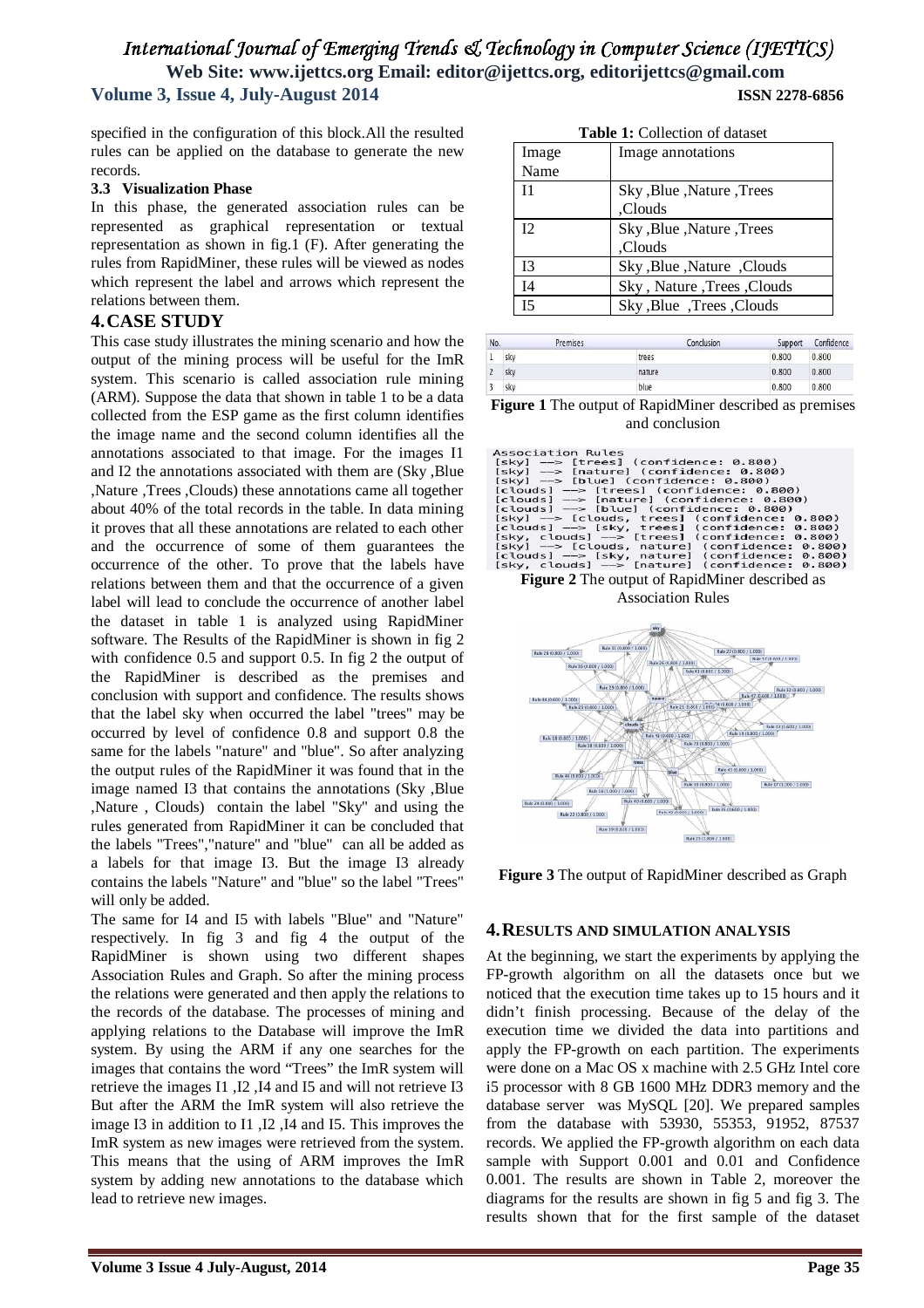(53930) when the support was 0.001 and confidence 0.001 the number of rules that were found are 206 rules. The support of  $0.001$  means that we want the rules that occur more than or equal (53930\*0.001) about 53 time. For example if the labels man and face are usually come together give me a rule that containing both of them if the number of there occurrence together are more than or equal 53. For the confidence of 0.001, it means conditional probability that, given man present in a record, face will also be present with percentage and it is calculated using support (man, face)/support (man). Sample of the association rules that was generated from RapidMiner is shown in fig 7 and fig 8. We noticed that when we increase the minimum support, the number of rules is decreased. Also we noticed that the extracted association rules generate new labels for the images. This leads to improve the ImR system.



**Figure 4** The number of rules at support 0.001



**Figure 5** The number of rules at support 0.01



**Figure 6** The graphical representation of rules

| Association Rules |  |                                                         |  |
|-------------------|--|---------------------------------------------------------|--|
|                   |  | $[black]$ --> $[beard]$ (confidence: 0.027)             |  |
|                   |  | $[black]$ --> $[asian]$ (confidence: 0.032)             |  |
|                   |  | $[asian] \texttt{--}$ $[black]$ (confidence: 0.263)     |  |
|                   |  | $\lceil$ beard] --> $\lceil$ black] (confidence: 0.311) |  |



| Number of<br>data <sub>sets</sub> | Support | Confidence | Number of<br><b>Rules</b> |
|-----------------------------------|---------|------------|---------------------------|
| 53930                             | 0.001   | 0.001      | 206                       |
|                                   | 0.01    | 0.001      |                           |
| 55353                             | 0.001   | 0.001      | 488                       |
|                                   | 0.01    | 0.001      | 20                        |
| 91952                             | 0.001   | 0.001      | 3110                      |
|                                   | 0.01    | 0.001      | 62                        |
| 87537                             | 0.001   | 0.001      | 5072                      |
|                                   | 0.01    | 0.001      | 172                       |

### **6.CONCLUSION**

This paper introduced an efficient approach for solving one of the human computation problems. The using of Association Rule Mining made an effective role in improving the ImR systems by generating more informative ESP game labels. The results show that new labels can be generated automatically without any interference of extra game rounds or any human. In the future, work we intend to take into account the execution time factor by using cloud computing and parallel processing.

### **References**

- **[1]** C. Harris and P. Srinivasan , "Comparing Crowd-Based, Game-Based, and Machine-Based Approaches in Initial Query and Query Refinement Tasks," Lecture Notes in Computer Science, vol. 7814, pp. 495-506, 2013.
- **[2]** S. Thaler, E. Simperl and S. Wolger , "An Experiment in Comparing Human-Computation Techniques," Internet Computing, IEEE, vol. 16(5), pp. 52-58, October 2012.
- **[3**] L. Ahn and L. Dabbish, "Designing games with a purpose," Communications of the ACM, vol. 51(8), pp. 58- 67, August 2008.
- [**4]** M. Yuen, L. Chen and I. King, "A Survey of Human Computation Systems," Proceeding CSE '09 Proceedings of the 2009 International Conference on Computational Science and Engineering, vol. 4, pp. 723-728, August 2009.
- **[5]** L. Ahn and L. Dabbish, "Labeling images with a computer game," Proceeding CHI '04 Proceedings of the SIGCHI Conference on Human Factors in Computing Systems, pp. 319-326, 2004.
- **[6]** K. Barnard, P. Duygulu, D. Forsyth, N. Freitas, D. Blei and M. Jordan, "Matching Words and Pictures," Journal Of Machine Learning Research, vol.3, pp. 1107–1135, 2003.
- **[7]** J. Bigham, R. Kaminsky, R. Ladner, O. Danielsson and G. Hempton, "WebInSight : Making Web Images Accessible," Proceeding Assets '06 Proceedings of the 8th international ACM SIGACCESS conference on Computers and accessibility, pp. 181 - 188, 2006.
- **[8]** K. Nam, M. Ackerman and L. Adamic, "Questions in , Knowledge iN ? A Study of Naver ' s Question Answering Community," Conference on Human Factors in Computing Systems, CHI 09, ACM, April 2009.
- **[9]** ESP Game dataset: http://server251.theory.cs.cmu.edu/ESPGame100k.tar.gz